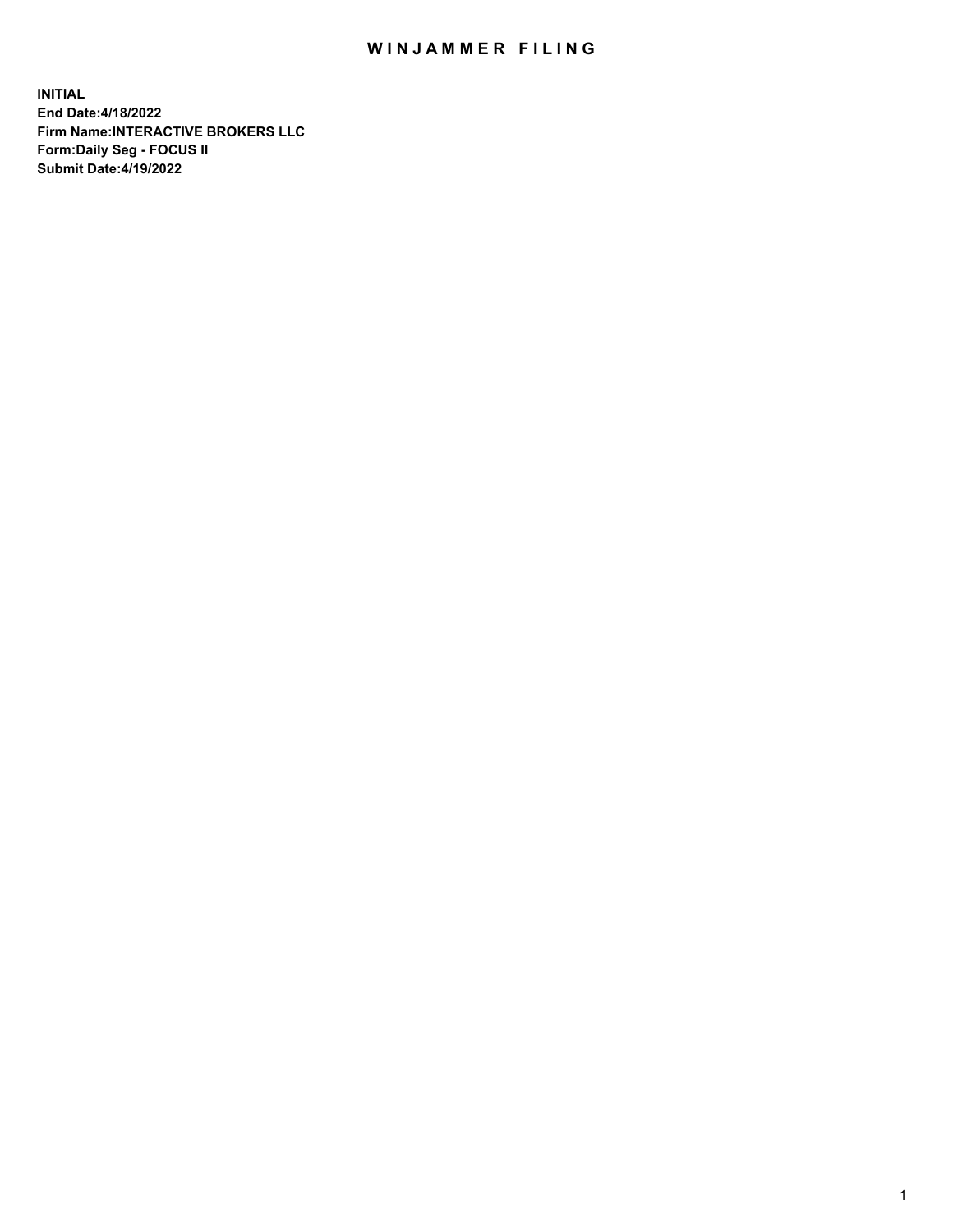**INITIAL End Date:4/18/2022 Firm Name:INTERACTIVE BROKERS LLC Form:Daily Seg - FOCUS II Submit Date:4/19/2022 Daily Segregation - Cover Page**

| Name of Company                                                                                                                                                                                                                                                                                                               | <b>INTERACTIVE BROKERS LLC</b>                                                                  |  |
|-------------------------------------------------------------------------------------------------------------------------------------------------------------------------------------------------------------------------------------------------------------------------------------------------------------------------------|-------------------------------------------------------------------------------------------------|--|
| <b>Contact Name</b>                                                                                                                                                                                                                                                                                                           | James Menicucci                                                                                 |  |
| <b>Contact Phone Number</b>                                                                                                                                                                                                                                                                                                   | 203-618-8085                                                                                    |  |
| <b>Contact Email Address</b>                                                                                                                                                                                                                                                                                                  | jmenicucci@interactivebrokers.c<br><u>om</u>                                                    |  |
| FCM's Customer Segregated Funds Residual Interest Target (choose one):<br>a. Minimum dollar amount: ; or<br>b. Minimum percentage of customer segregated funds required:% ; or<br>c. Dollar amount range between: and; or<br>d. Percentage range of customer segregated funds required between:% and%.                        | $\overline{\mathbf{0}}$<br>$\overline{\mathbf{0}}$<br>155,000,000 245,000,000<br>0 <sub>0</sub> |  |
| FCM's Customer Secured Amount Funds Residual Interest Target (choose one):<br>a. Minimum dollar amount: ; or<br>b. Minimum percentage of customer secured funds required:%; or<br>c. Dollar amount range between: and; or<br>d. Percentage range of customer secured funds required between:% and%.                           | $\overline{\mathbf{0}}$<br>$\overline{\mathbf{0}}$<br>80,000,000 120,000,000<br>0 <sub>0</sub>  |  |
| FCM's Cleared Swaps Customer Collateral Residual Interest Target (choose one):<br>a. Minimum dollar amount: ; or<br>b. Minimum percentage of cleared swaps customer collateral required:%; or<br>c. Dollar amount range between: and; or<br>d. Percentage range of cleared swaps customer collateral required between:% and%. | $\overline{\mathbf{0}}$<br>$\overline{\mathbf{0}}$<br>0 <sub>0</sub><br>0 <sub>0</sub>          |  |

Attach supporting documents CH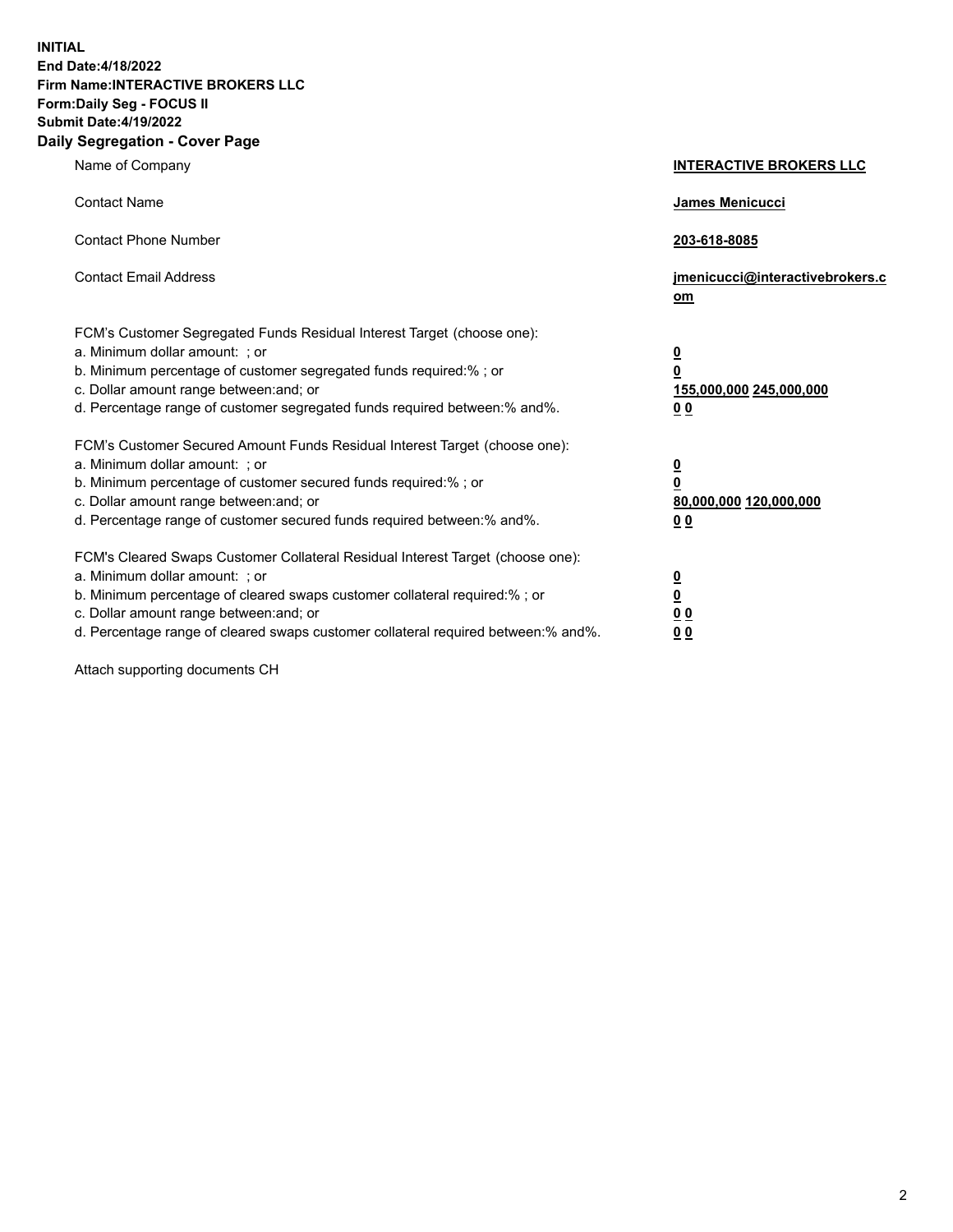**INITIAL End Date:4/18/2022 Firm Name:INTERACTIVE BROKERS LLC Form:Daily Seg - FOCUS II Submit Date:4/19/2022 Daily Segregation - Secured Amounts**

## Foreign Futures and Foreign Options Secured Amounts Amount required to be set aside pursuant to law, rule or regulation of a foreign government or a rule of a self-regulatory organization authorized thereunder **0** [7305] 1. Net ledger balance - Foreign Futures and Foreign Option Trading - All Customers A. Cash **528,539,981** [7315] B. Securities (at market) **0** [7317] 2. Net unrealized profit (loss) in open futures contracts traded on a foreign board of trade **38,492,683** [7325] 3. Exchange traded options a. Market value of open option contracts purchased on a foreign board of trade **99,786** [7335] b. Market value of open contracts granted (sold) on a foreign board of trade **-14,985** [7337] 4. Net equity (deficit) (add lines 1. 2. and 3.) **567,117,465** [7345] 5. Account liquidating to a deficit and account with a debit balances - gross amount **5,366** [7351] Less: amount offset by customer owned securities **0** [7352] **5,366** [7354] 6. Amount required to be set aside as the secured amount - Net Liquidating Equity Method (add lines 4 and 5) **567,122,831** [7355] 7. Greater of amount required to be set aside pursuant to foreign jurisdiction (above) or line 6. **567,122,831** [7360] FUNDS DEPOSITED IN SEPARATE REGULATION 30.7 ACCOUNTS 1. Cash in banks A. Banks located in the United States **28,378,132** [7500] B. Other banks qualified under Regulation 30.7 **0** [7520] **28,378,132** [7530] 2. Securities A. In safekeeping with banks located in the United States **484,821,670** [7540] B. In safekeeping with other banks qualified under Regulation 30.7 **0** [7560] **484,821,670** [7570] 3. Equities with registered futures commission merchants A. Cash **0** [7580] B. Securities **0** [7590] C. Unrealized gain (loss) on open futures contracts **0** [7600] D. Value of long option contracts **0** [7610] E. Value of short option contracts **0** [7615] **0** [7620] 4. Amounts held by clearing organizations of foreign boards of trade A. Cash **0** [7640] B. Securities **0** [7650] C. Amount due to (from) clearing organization - daily variation **0** [7660] D. Value of long option contracts **0** [7670] E. Value of short option contracts **0** [7675] **0** [7680] 5. Amounts held by members of foreign boards of trade A. Cash **182,210,508** [7700] B. Securities **0** [7710] C. Unrealized gain (loss) on open futures contracts **5,992,343** [7720] D. Value of long option contracts **99,786** [7730] E. Value of short option contracts **-14,985** [7735] **188,287,652** [7740] 6. Amounts with other depositories designated by a foreign board of trade **0** [7760] 7. Segregated funds on hand **0** [7765] 8. Total funds in separate section 30.7 accounts **701,487,454** [7770] 9. Excess (deficiency) Set Aside for Secured Amount (subtract line 7 Secured Statement Page 1 from Line 8) **134,364,623** [7380] 10. Management Target Amount for Excess funds in separate section 30.7 accounts **80,000,000** [7780] 11. Excess (deficiency) funds in separate 30.7 accounts over (under) Management Target **54,364,623** [7785]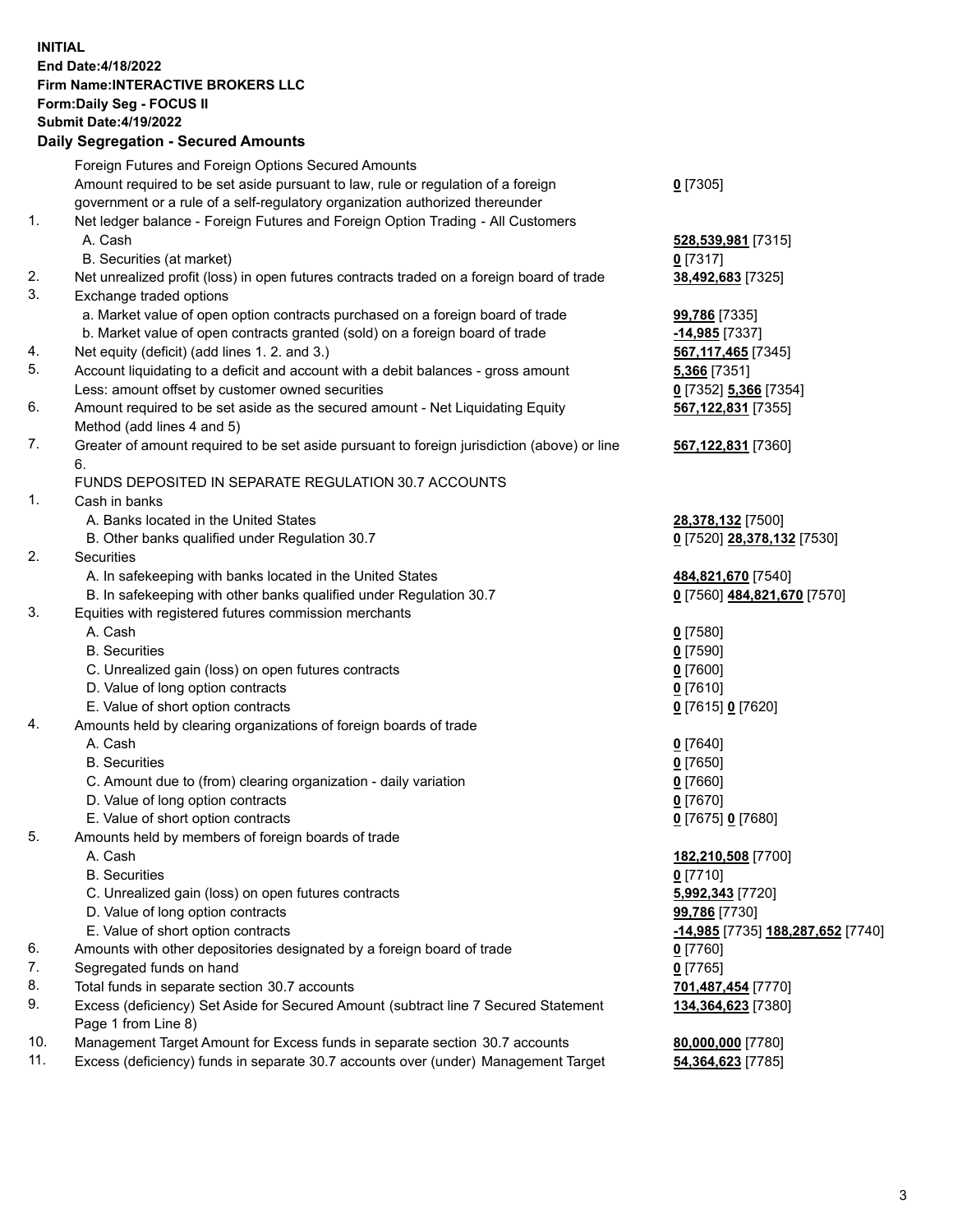**INITIAL End Date:4/18/2022 Firm Name:INTERACTIVE BROKERS LLC Form:Daily Seg - FOCUS II Submit Date:4/19/2022 Daily Segregation - Segregation Statement** SEGREGATION REQUIREMENTS(Section 4d(2) of the CEAct) 1. Net ledger balance A. Cash **8,048,999,985** [7010] B. Securities (at market) **0** [7020] 2. Net unrealized profit (loss) in open futures contracts traded on a contract market **566,752,164** [7030] 3. Exchange traded options A. Add market value of open option contracts purchased on a contract market **963,939,447** [7032] B. Deduct market value of open option contracts granted (sold) on a contract market **-738,827,251** [7033] 4. Net equity (deficit) (add lines 1, 2 and 3) **8,840,864,345** [7040] 5. Accounts liquidating to a deficit and accounts with debit balances - gross amount **1,082,383** [7045] Less: amount offset by customer securities **0** [7047] **1,082,383** [7050] 6. Amount required to be segregated (add lines 4 and 5) **8,841,946,728** [7060] FUNDS IN SEGREGATED ACCOUNTS 7. Deposited in segregated funds bank accounts A. Cash **1,176,464,313** [7070] B. Securities representing investments of customers' funds (at market) **5,253,368,810** [7080] C. Securities held for particular customers or option customers in lieu of cash (at market) **0** [7090] 8. Margins on deposit with derivatives clearing organizations of contract markets A. Cash **727,708,971** [7100] B. Securities representing investments of customers' funds (at market) **1,669,907,911** [7110] C. Securities held for particular customers or option customers in lieu of cash (at market) **0** [7120] 9. Net settlement from (to) derivatives clearing organizations of contract markets **-277,045** [7130] 10. Exchange traded options A. Value of open long option contracts **963,939,447** [7132] B. Value of open short option contracts **-738,827,251** [7133] 11. Net equities with other FCMs A. Net liquidating equity **0** [7140] B. Securities representing investments of customers' funds (at market) **0** [7160] C. Securities held for particular customers or option customers in lieu of cash (at market) **0** [7170] 12. Segregated funds on hand **0** [7150] 13. Total amount in segregation (add lines 7 through 12) **9,052,285,156** [7180] 14. Excess (deficiency) funds in segregation (subtract line 6 from line 13) **210,338,428** [7190] 15. Management Target Amount for Excess funds in segregation **155,000,000** [7194] **55,338,428** [7198]

16. Excess (deficiency) funds in segregation over (under) Management Target Amount Excess